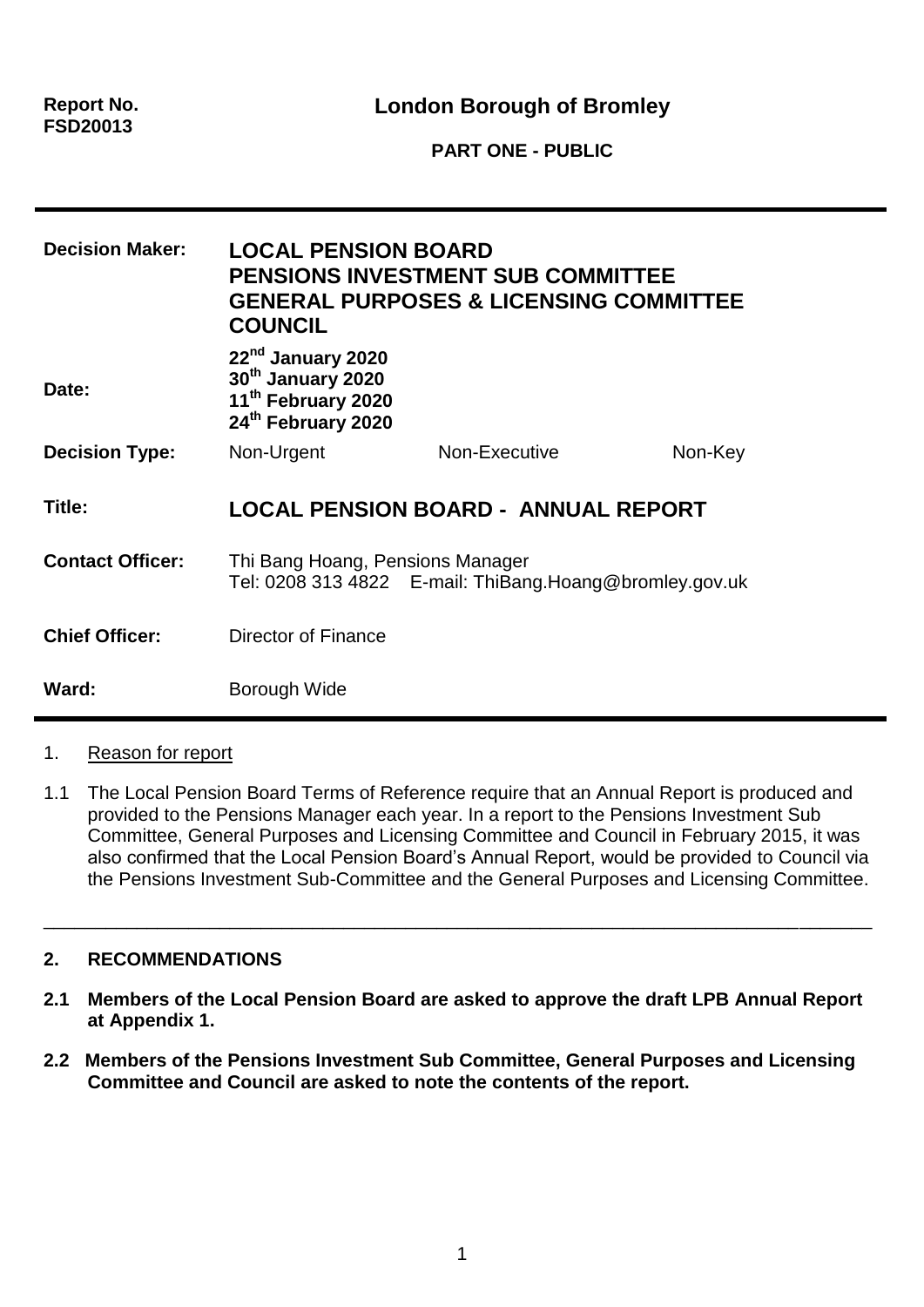Impact on Vulnerable Adults and Children

#### 1. Summary of Impact: N/A **\_\_\_\_\_\_\_\_\_\_\_\_\_\_\_\_\_\_\_\_\_\_\_\_\_\_\_\_\_\_\_\_\_\_\_\_\_\_\_\_\_\_\_\_\_\_\_\_\_\_\_\_\_\_\_\_\_\_\_\_\_\_\_\_\_\_\_\_\_\_\_\_\_\_\_\_\_\_\_\_**

### Corporate Policy

1. Policy Status: Existing Policy. The Council's pension fund is a defined benefit scheme operated under the provisions of the Local Government Pension Scheme (LGPS) Regulations for the purpose of providing pension benefits for its employees.

2. BBB Priority: Excellent Council **\_\_\_\_\_\_\_\_\_\_\_\_\_\_\_\_\_\_\_\_\_\_\_\_\_\_\_\_\_\_\_\_\_\_\_\_\_\_\_\_\_\_\_\_\_\_\_\_\_\_\_\_\_\_\_\_\_\_\_\_\_\_\_\_\_\_\_\_\_\_\_\_\_\_\_\_\_\_\_\_**

### Financial

- 1. Cost of proposal: No Cost
- 2. Ongoing costs: N/A.
- 3. Budget head/performance centre: Any costs associated with the reimbursement to Board Members of directly incurred expenses are chargeable to the Pension Fund.
- 4. Total current budget for this head: £43.9m expenditure (pensions, lump sums, etc); £56.8m income (contributions, investment income, etc); £1,118m total fund market value at 30th September 2019.
- 5. Source of funding: Contributions to Pension Fund **\_\_\_\_\_\_\_\_\_\_\_\_\_\_\_\_\_\_\_\_\_\_\_\_\_\_\_\_\_\_\_\_\_\_\_\_\_\_\_\_\_\_\_\_\_\_\_\_\_\_\_\_\_\_\_\_\_\_\_\_\_\_\_\_\_\_\_\_\_\_\_\_\_\_\_\_\_\_\_\_**

#### Personnel

- 1. Number of staff (current and additional): The Local Pension Board comprises of 2 Employer Representatives and 2 Member Representatives. The Board is supported by the Pensions Manager.
- 2. If from existing staff resources, number of staff hours: N/A **\_\_\_\_\_\_\_\_\_\_\_\_\_\_\_\_\_\_\_\_\_\_\_\_\_\_\_\_\_\_\_\_\_\_\_\_\_\_\_\_\_\_\_\_\_\_\_\_\_\_\_\_\_\_\_\_\_\_\_\_\_\_\_\_\_\_\_\_\_\_\_\_\_\_\_\_\_\_\_\_**

#### Legal

- 1. Legal Requirement: Statutory Requirement Local Government Pension Scheme Regulations 2013 (as amended).
- 2. Call-in: Not Applicable. **\_\_\_\_\_\_\_\_\_\_\_\_\_\_\_\_\_\_\_\_\_\_\_\_\_\_\_\_\_\_\_\_\_\_\_\_\_\_\_\_\_\_\_\_\_\_\_\_\_\_\_\_\_\_\_\_\_\_\_\_\_\_\_\_\_\_\_\_\_\_\_\_\_\_\_\_\_\_\_\_**

#### **Procurement**

1. Summary of Procurement Implications: N/A **\_\_\_\_\_\_\_\_\_\_\_\_\_\_\_\_\_\_\_\_\_\_\_\_\_\_\_\_\_\_\_\_\_\_\_\_\_\_\_\_\_\_\_\_\_\_\_\_\_\_\_\_\_\_\_\_\_\_\_\_\_\_\_\_\_\_\_\_\_\_\_\_\_\_\_\_\_\_\_\_**

#### Customer Impact

1. Estimated number of users/beneficiaries (current and projected): 6,072 current active members, 5,828 deferred pensioners and 5,502 pensioner members (for all employers in the Fund) as at 30th September 2019. **\_\_\_\_\_\_\_\_\_\_\_\_\_\_\_\_\_\_\_\_\_\_\_\_\_\_\_\_\_\_\_\_\_\_\_\_\_\_\_\_\_\_\_\_\_\_\_\_\_\_\_\_\_\_\_\_\_\_\_\_\_\_\_\_\_\_\_\_\_\_\_\_\_\_\_\_\_\_\_\_**

### Ward Councillor Views

- 1. Have Ward Councillors been asked for comments? N/A
- 2. Summary of Ward Councillors comments: N/A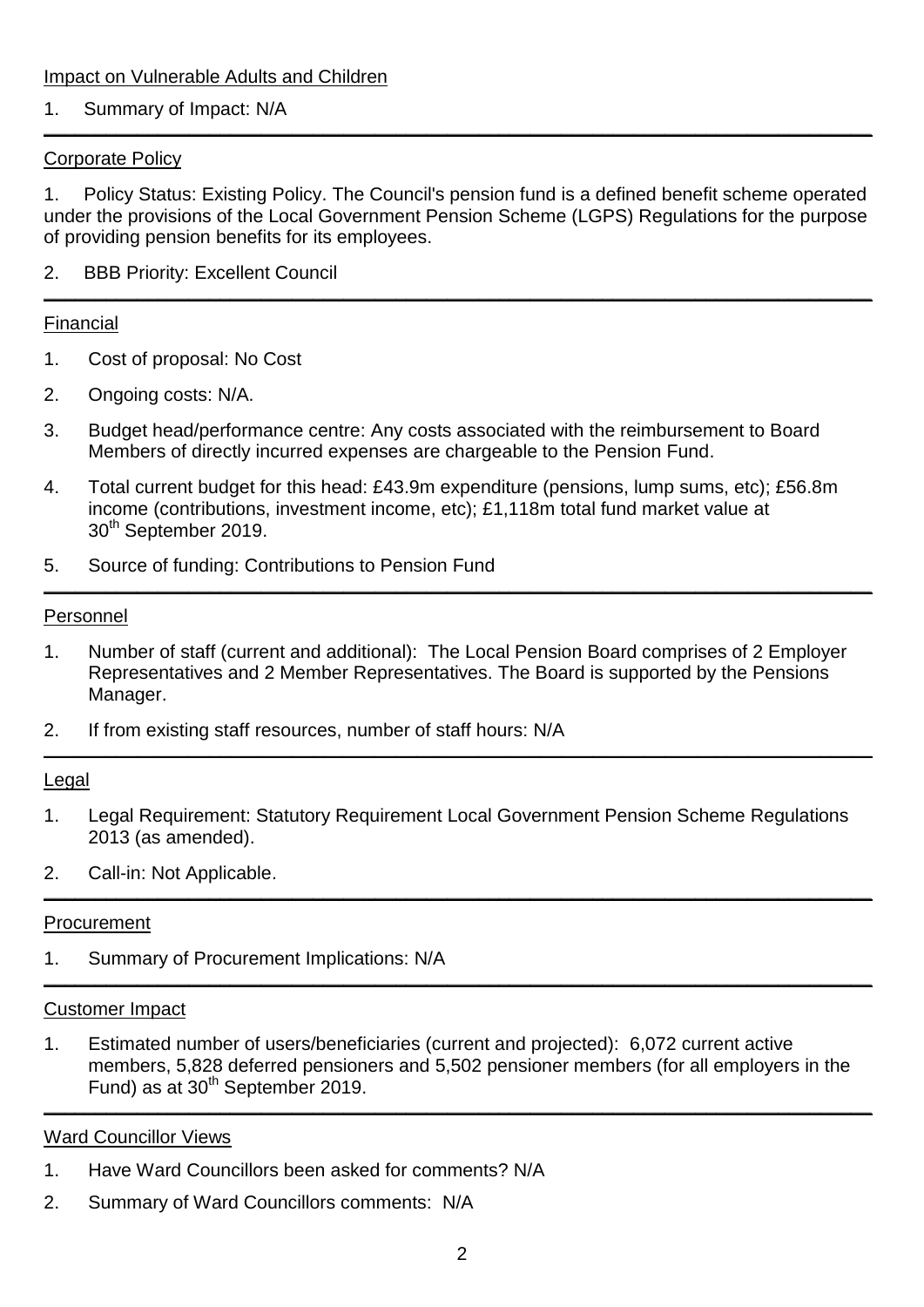# **3. COMMENTARY**

- 3.1 The London Borough of Bromley Local Pension Board was established by Council on 23<sup>rd</sup> February 2015. The Board held an introductory meeting on  $27<sup>th</sup>$  July 2015 and its first formal annual meeting on 26<sup>th</sup> October 2015.
- 3.2 In accordance with the Terms of Reference the Board are required to produce a single annual report to the Pensions Manager. This report should include:
	- A summary of the work of the Local Pension Board and a work plan for the coming year
	- Details of areas of concern reported to or raised by the Board and recommendations made
	- Details of any conflicts of interest that have arisen in respect of individual Local Pension Board members and how these have been managed
	- Any areas of risk or concern the Board wish to raise with the Scheme Manager
	- Details of training received and identified training needs
	- Details of any expenses and costs incurred by the Local Pension Board and any anticipated expenses for the forthcoming year.
- 3.3 Members are asked to note the contents of the Local Pension Board Annual Report.

## **4. IMPACT ON VULNERABLE ADULTS AND CHILDREN**

N/A

## **5. POLICY IMPLICATIONS**

5.1 The Council's Pension Fund is a defined benefit scheme operated under the provisions of the Local Government Pension Scheme (LGPS) Regulations for the purpose of providing pension benefits for its employees.

## **6. FINANCIAL IMPLICATIONS**

- 6.1 Although permitted under Regulations, Local Pension Board members are not paid an allowance. As set out in the terms of reference, remuneration for Board members is limited to a refund of actual expenses incurred in attending meetings and training.
- 6.2 As the administering authority the Council is required to facilitate the operation of the Local Pension Board including providing suitable accommodation for Board meetings as well as administrative support, advice and guidance. This is currently done within existing in-house resources.
- 6.3 Any costs arising from the establishment and operation of the Local Pension Board are treated as appropriate administration costs of the scheme and, as such, are chargeable to the Pension Fund.
- 6.4 There were reimbursement claims for cost of travel totalling £19.00 within the relevant period.

### **7. PERSONNEL IMPLICATIONS**

N/A

## **8. LEGAL IMPLICATIONS**

8.1 The Public Service Pensions Act 2013 provides primary legislation for all public service schemes including the LGPS 2014. A requirement is the establishment of Local Pension Boards.